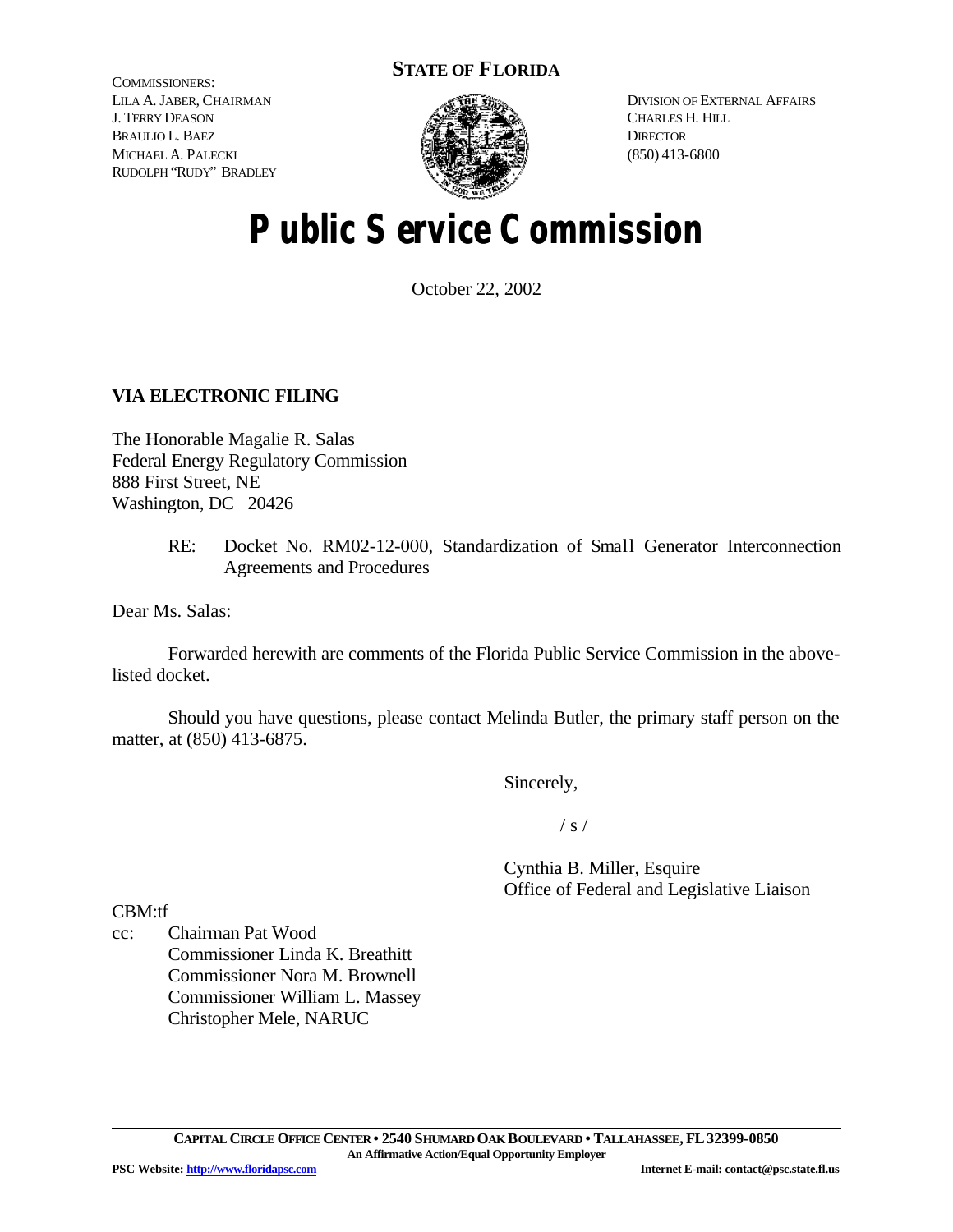### **UNITED STATES OF AMERICA BEFORE THE FEDERAL ENERGY REGULATORY COMMISSION**

Standardization of Small Generator Interconnection Agreements and Procedures Docket No. RM02-12-000

#### **COMMENTS OF THE FLORIDA PUBLIC SERVICE COMMISSION**

**) )**

The Florida Public Service Commission (FPSC) supports the Federal Energy Regulatory Commission's (FERC's) efforts to enhance competition in the wholesale energy market. However, at this juncture in the docket, the FPSC urges that:

- (1) The implementation of the jurisdictional line of authority should be clear, lawful, and successful in promoting increased market participation by all small generators;
- (2) The prescribed standardization of small generator interconnection agreements and procedures succeed in maximizing small generator market participation; and that,
- (3) Cost causers should pay their fair share of costs.

The FPSC's Advance Notice of Proposed Rulemaking (ANOPR) comments are necessarily broad and preliminary. In response to the Notice of Proposed Rulemaking for Standardizing Generator Interconnection Agreements and Procedures, certain commenters requested that the FERC adopt separate rules and procedures for interconnecting small generators. Consistent with these requests, the FERC is developing small generator standardized interconnection agreements and procedures (SGIAs and SGIPs). To this end, the FERC opened this docket, issued an ANOPR, and convened conferences for parties to discuss and reach agreement on the proposed SGIAs and SGIPs. The last conference is currently scheduled for after the FPSC calendar allows for a deliberation on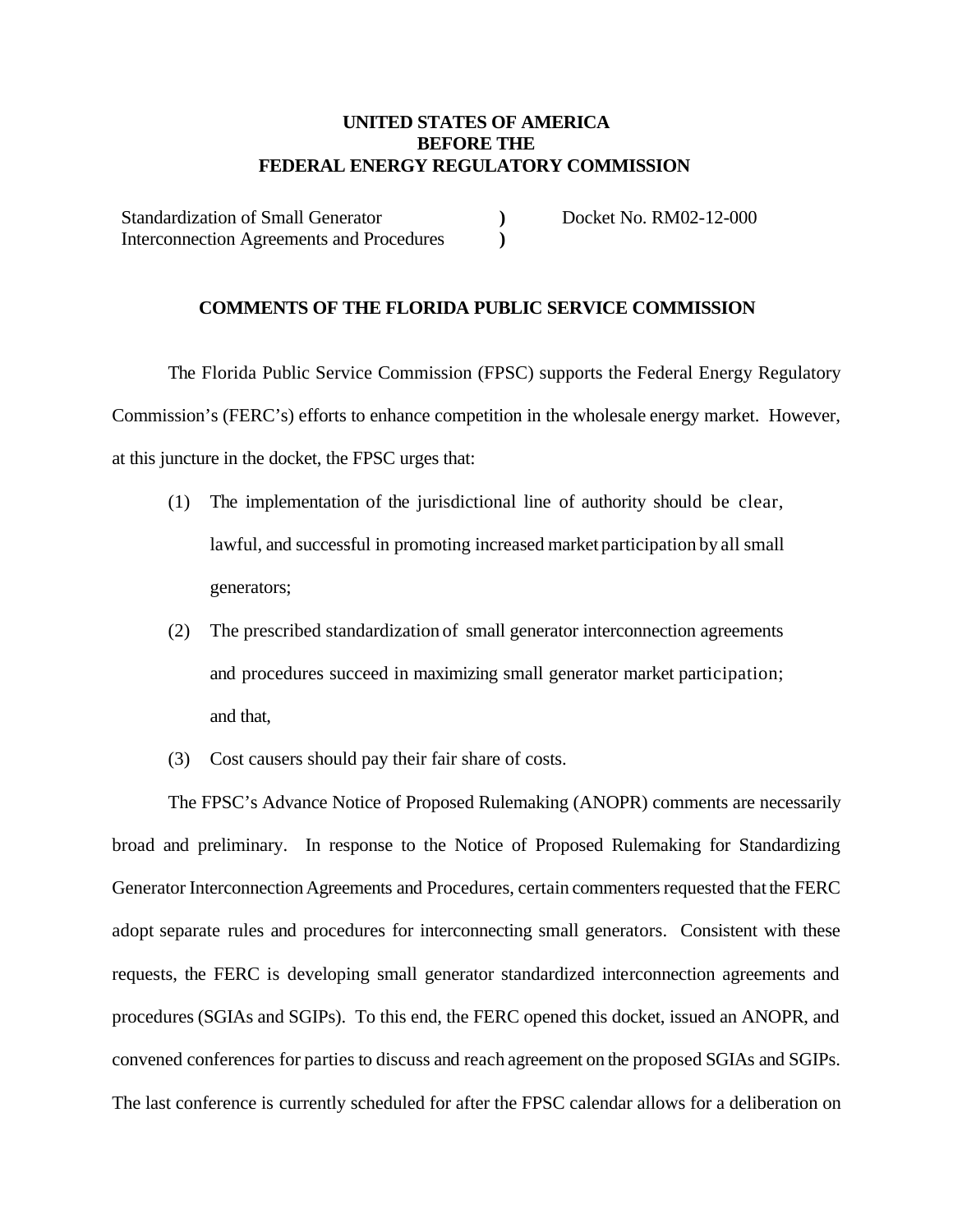Florida Public Service Commission Docket No. RM02-12-000 Page 2

the instant comments. Therefore, the FPSC offers these broad and preliminary comments in the

ANOPR stage of this proceeding.

1. *Whatever SGIAs and SGIPs are ultimately adopted, the FPSC urges that the implementation of the jurisdictional line of authority be clear, lawful, and successful in promoting increased market participation by all small generators.*

a. For example, on page 2-3 of the ANOPR, the FERC states,

The Commission noted in the NOPR that it has jurisdiction over generator interconnections when a generator interconnects to a transmission provider's system or makes wholesale sales in interstate commerce at either the transmission or distribution voltage level.

At first blush, this statement appears to be straight-forward, however, the FPSC has questions regarding whether a self-generator connecting up with a Load Serving Entity will be deemed to be "making wholesale sales in interstate commerce" if it sells back to the Load Serving Entity in times of excess or in instances of net metering.

b. If the FERC concludes that it is appropriate to view self-generators as making wholesale sales, then the FPSC would not only be concerned with the lawfulness of that conclusion but with its practicality. Although not all of the specifics are known at this point, designating selfgenerators as wholesale sellers would likely create additional burdens for self-generators. As an example, a self-generator could face the requirement of dealing with a multi-state RTO as opposed to its local distribution company. This, in turn, could increase the cost of doing business which would deter, as opposed to promote, market participation.

2. *Whatever SGIAs and SGIPs are ultimately adopted, the FPSC urges that the prescribed standardization succeed in maximizing small generator market participation.*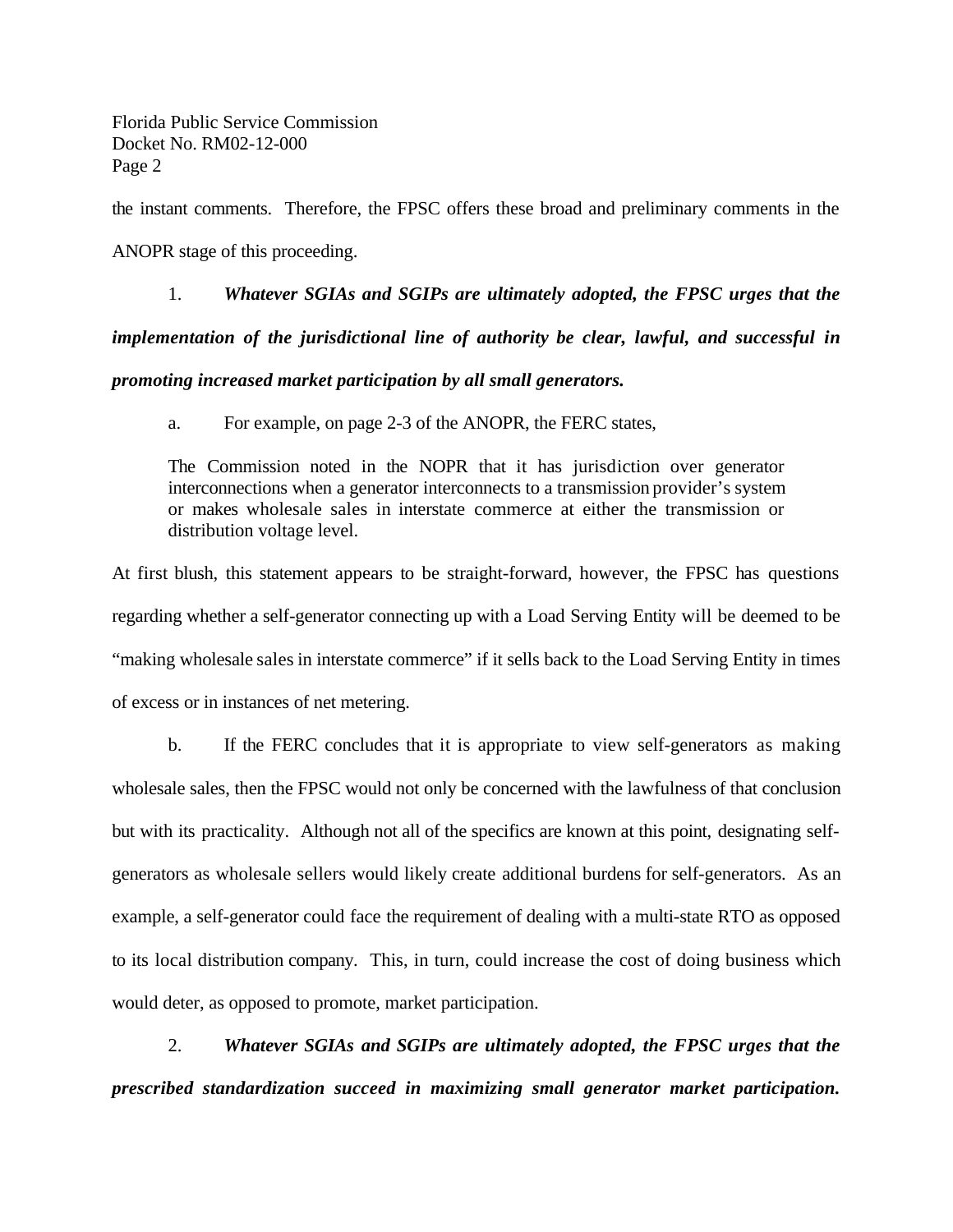Florida Public Service Commission Docket No. RM02-12-000 Page 3

a. Generally, standardization of agreements and procedures produces the benefit of predictability. There may also be economies of scope that develop for parties that wish to participate in markets in more than one state. As such, market participation can be encouraged through standardizing agreements and procedures.

b. On the other hand, standardization can remove flexibility. Given that there are state and regional differences, standardization has the potential of actually interfering with market entry. If there are unique regional and/or utility-specific circumstances that are not addressed by the standard agreement and procedures, small generators could be deterred from entering the market.

c. Some states have already addressed some of the issues of small generator interconnection agreements and procedures within their states. For instance, in Florida, we have a rule that is directed towards small photovoltaic systems of no more that 10kW. If the FERC rulemaking on small generator interconnection agreements and procedures either contradicts or does not accommodate the progress already made in a state, there could be unintended consequences which could lead to less, as opposed to more, small generator participation.

#### 3. *The FPSC urges that cost causers pay their fair share of costs.*

a. In its comments on Standardizing Generator Interconnection Agreements and Procedures of June 14, 2002, the FPSC set forth its position regarding the socialization of network upgrade costs. In regard to the particular instance ofsmall generators, even though network upgrade costs are not expected to be significant, the FPSC's previous comments are still relevant. This is because the ANOPR is unclear as to who would be responsible for bearing other costs such as metering and/or the costs of studies. In every instance of cost assignment, the FPSC is most